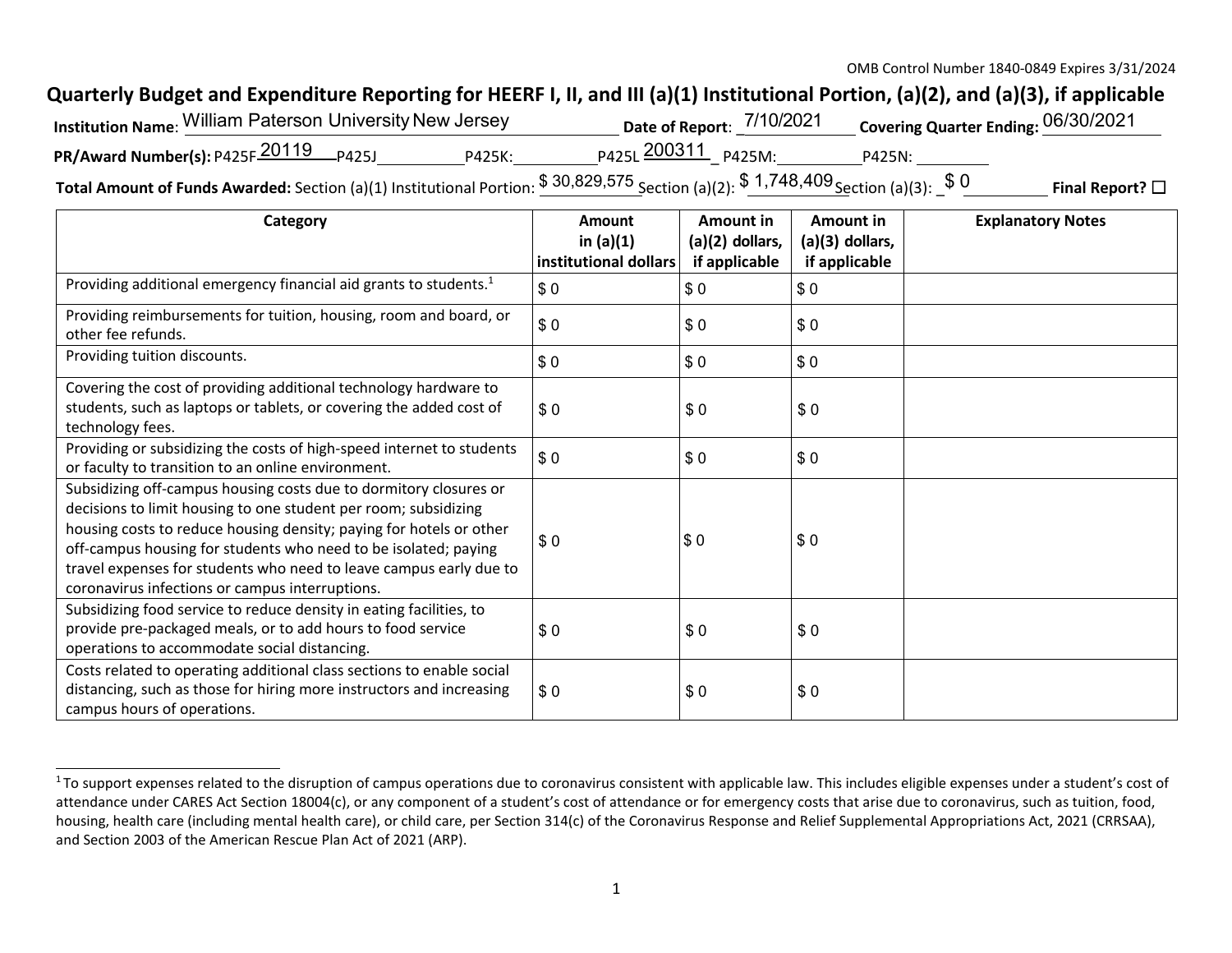OMB Control Number 1840‐0849 Expires 3/31/2024

| Category                                                                                                                                                                                                                                                                     | <b>Amount</b><br>in $(a)(1)$ | Amount in<br>$(a)(2)$ dollars, | <b>Amount in</b><br>$(a)(3)$ dollars, | <b>Explanatory Notes</b>                                                                                                                                  |
|------------------------------------------------------------------------------------------------------------------------------------------------------------------------------------------------------------------------------------------------------------------------------|------------------------------|--------------------------------|---------------------------------------|-----------------------------------------------------------------------------------------------------------------------------------------------------------|
|                                                                                                                                                                                                                                                                              | institutional dollars        | if applicable                  | if applicable                         |                                                                                                                                                           |
| Campus safety and operations. <sup>2</sup>                                                                                                                                                                                                                                   | \$0                          | \$0                            | \$0                                   |                                                                                                                                                           |
| Purchasing, leasing, or renting additional instructional equipment<br>and supplies (such as laboratory equipment or computers) to reduce<br>the number of students sharing equipment or supplies during a class<br>period and to provide time for disinfection between uses. | \$0                          | \$0                            | \$0                                   |                                                                                                                                                           |
| Replacing lost revenue from academic sources. <sup>3</sup>                                                                                                                                                                                                                   | \$15,231,183                 | \$1,043,408                    | \$0                                   | Lost Revenue for:<br>Tuition: \$6,083,701<br>Room and Board: \$10,190,890                                                                                 |
| Replacing lost revenue from auxiliary services sources (i.e., cancelled<br>ancillary events; disruption of food service, dorms, childcare, or<br>other facilities; cancellation of use of campus venues by other<br>organizations, lost parking revenue, etc.). <sup>3</sup> | \$0                          | \$0                            | \$0                                   |                                                                                                                                                           |
| Purchasing faculty and staff training in online instruction; or paying<br>additional funds to staff who are providing training in addition to<br>their regular job responsibilities.                                                                                         | \$0                          | \$0                            | \$0                                   |                                                                                                                                                           |
| Purchasing, leasing, or renting additional equipment or software to<br>enable distance learning, or upgrading campus wi-fi access or<br>extending open networks to parking lots or public spaces, etc.                                                                       | \$0                          | \$0                            | \$0                                   |                                                                                                                                                           |
| Other Uses of (a)(1) Institutional Portion funds. <sup>4</sup>                                                                                                                                                                                                               | \$8,235,747                  |                                |                                       | Defraying payroll expenses<br>associated with coronavirus and<br>indirect costs per negotiated indirect<br>cost rate agreement.<br>Payroll = $$5,320,250$ |
|                                                                                                                                                                                                                                                                              |                              |                                |                                       | Indirect Costs @54.8%= \$2,915,497                                                                                                                        |
| Other Uses of (a)(2) or (a)(3) funds, if applicable. <sup>5</sup>                                                                                                                                                                                                            |                              | \$0                            | \$0                                   |                                                                                                                                                           |
| <b>Quarterly Expenditures for Each Program</b>                                                                                                                                                                                                                               | \$23,466,930                 | \$1,043,408                    | \$0                                   |                                                                                                                                                           |
| <b>Total of Quarterly Expenditures</b>                                                                                                                                                                                                                                       | \$24,510,338                 |                                |                                       |                                                                                                                                                           |

<sup>&</sup>lt;sup>2</sup> Including costs or expenses related to the disinfecting and cleaning of dorms and other campus facilities, purchases of personal protective equipment (PPE), purchases of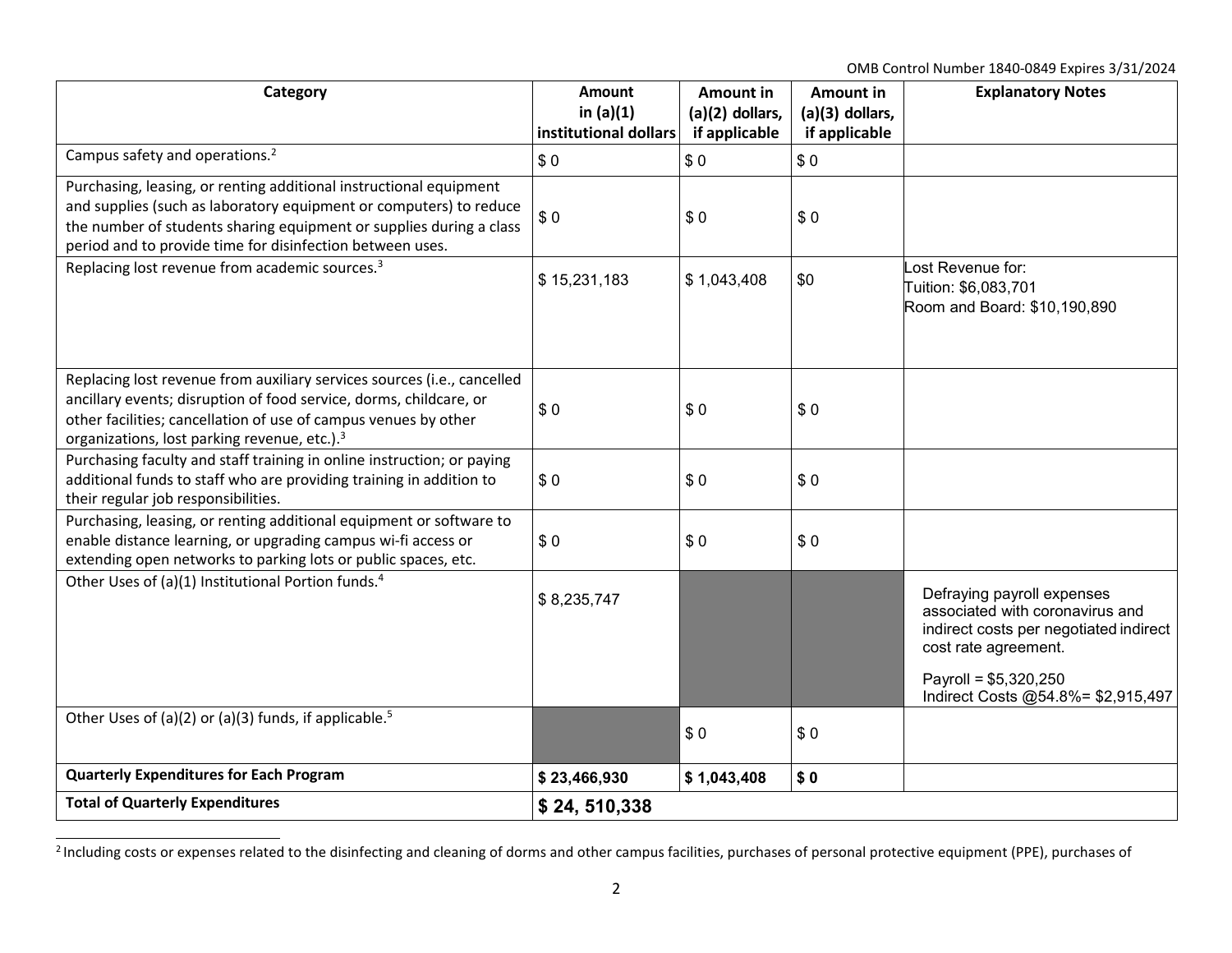## OMB Control Number 1840‐0849 Expires 3/31/2024

cleaning supplies, adding personnel to increase the frequency of cleaning, the reconfiguration of facilities to promote social distancing, etc.

 $3$  Please see the Department's HEERF Lost Revenue FAQs (March 19, 2021) for more information regarding what may be appropriately included in an estimate of lost revenue.  $4$ Please post additional documentation as appropriate and briefly explain in the "Explanatory Notes" section. Please note that funds for (a)(1) Institutional Portion may be used to defray expenses associated with coronavirus(including lost revenue, reimbursement for expenses already incurred, technology costs associated with a transition to distance education, faculty and staff trainings, and payroll).

<sup>5</sup> Please post additional documentation as appropriate and briefly explain in the "Explanatory Notes" section. Please note that funds for (a)(2) and (a)(3) may be used to defray expenses associated with coronavirus (including lost revenue, reimbursement for expenses already incurred, technology costs associated with a transition to distance education, faculty and staff trainings, and payroll).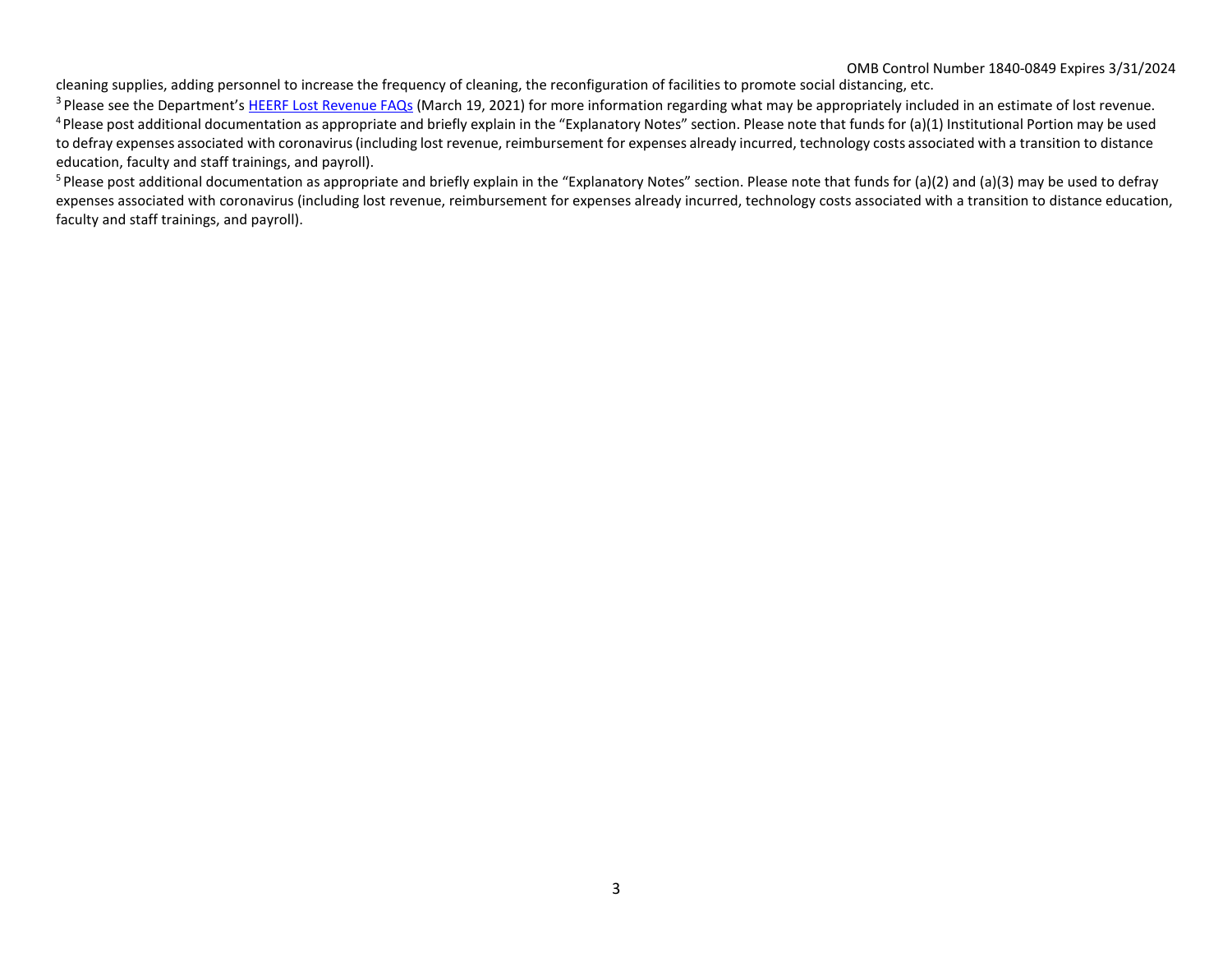## **Form Instructions**

*Completing the Form*: On each form, fill out the institution of higher education (IHE or institution) name, the date of the report, the appropriate quarter the report covers (September 30, December 31, March 31, June 30), the 11‐digit PR/Award Number (number is found in Box 2 of your Grant Award Notification (GAN)) for each HEERF grant funding stream as applicable, the total amount of funds awarded by the Department (including reserve funds if awarded), and check the box if the report is a "final report." Institutions that expended HEERF grant funds during the calendar quarter from January 1 – March 30, 2021 are required to post the quarterly report that involved the expenditure of HEERF II CRRSAA and HEERF I CARES Act funds. The Department did not previously affirmatively indicate this reporting requirement was in place for HEERF II CRRSAA funds. As such, institutions may have until the end of the second calendar quarter, June 30, 2021, to post these retroactive reports if they have not already done so. For the July 10, 2021 quarterly reporting deadline, institutions are encouraged, but not required to, submit the quarterly reports (this institutional reporting form and the student quarterly report) to the Department by emailing those reports as PDF attachments to [HEERFreporting@ed.gov.](mailto:HEERFreporting@ed.gov)

In the chart, an institution must specify the amount of expended HEERF I, II, and IIII funds for each funding category: (a)(1) Institutional Portion; (a)(2), and (a)(3), if applicable. (a)(2) funds include Assistance Listing Numbers (ALNs) 84.425J (Historically Black Colleges and Universities (HBCUs)), 84.425K (Tribally Controlled Colleges and Universities (TCCUs)), 84.425L (Minority Serving Institutions (MSIs)), 84.425M (Strengthening Institutions Program (SIP)); (a)(3) funds are for ALN 84.425N (Fund for the Improvement of Postsecondary Education (FIPSE) Formula Grant) and 84.425S (SAIHE). Each category is deliberately broad and may not capture specific grant program requirements. Explanatory footnotes help clarify certain reporting categories. While some items in the chart are blocked out, please note that the blocking of such items is consistent with Department guidance and FAQs and is not definitive. Provide brief explanatory notes for how funds were expended, including the title and brief description of each project or activity in which funds were expended. Do not include personally identifiable information (PII). Calculate the amount of the (a)(1) Institutional Portion, (a)(2) and (a)(3) funds in the "Quarterly Expenditures for each Program" row, and the grand total of all three in the "Total of Quarterly Expenditures" row. Round expenditures to the nearestdollar.

*Posting the Form*: This form must be conspicuously posted on the institution's primary website on the same page the reports of the IHE's activities as to the emergency financial aid grants to students made with funds from the IHE's allocation under (a)(1) of the CARES Act, CRRSAA, and ARP (Student Aid Portion) are posted. It may be posted in an HTML webpage format or as a link to a PDF. A new separate form must be posted covering each quarterly reporting period (September 30, December 31, March 31, June 30), concluding after either (1) posting the quarterly report ending September 30, 2023 or (2) when an institution has expended and liquidated all (a)(1) Institutional Portion, (a)(2), and (a)(3) funds and checks the "final report" box. IHEs must post this quarterly report form no later than 10 days after the end of each calendar quarter (October 10, January 10, April 10, July 10). Each quarterly report must be separately maintained on an IHE's website or in a PDF document linked directly from the IHE's HEERF reporting webpage. Reports must be maintained for at least three years after the submission of the final report per 2 CFR § 200.333. Any changes or updates after initial posting must be conspicuously noted after initial posting and the date of the change must be noted in the "Date of Report" line.

## **Paperwork Burden Statement**

According to the Paperwork Reduction Act of 1995 (PRA), no persons are required to respond to a collection of information unless such collection displays a valid OMB control number. The valid OMB control number for this information collection is 1840‐0849. Public reporting burden for this collection of information is estimated to average 2 hours per response, including time for reviewing instructions, searching existing data sources, gathering, and maintaining the data